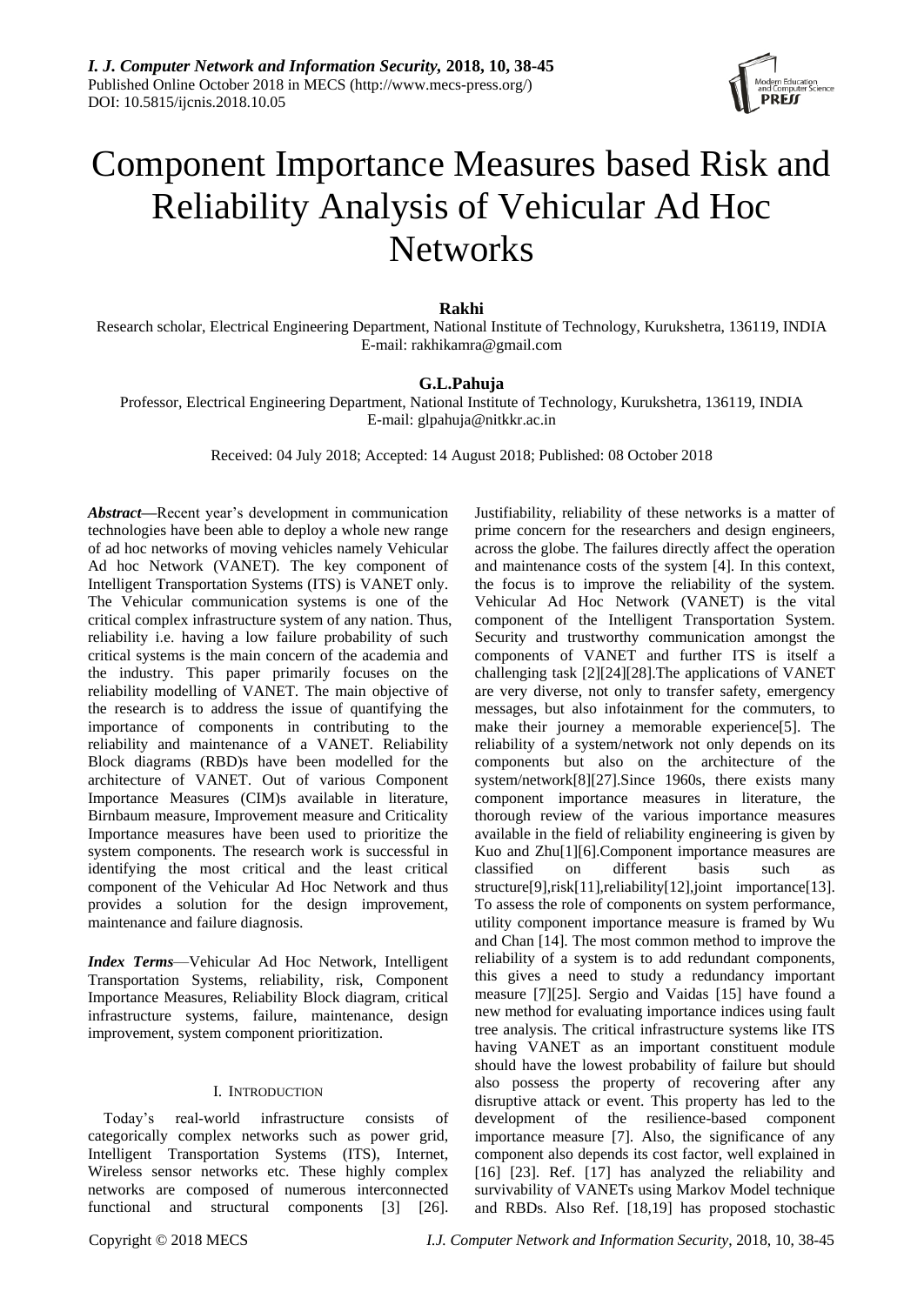modelling for enhancing and exploring the reliability performance measures of the VANETs. While, all these articles have focused on evaluating reliability of VANET under different conditions and through various methods.

However, we observe that reliability enhancement through improvement in reliability hardware has been completely ignored. Thus, to address the problem of reliability improvement in complex systems/networks, the fundamental study of Component Importance Measures is very important. Decisions to identify critical components of any system are often based on one or more than one related factor. All these importance indices give an insight to the behavior of the system but there is no consensus of which measure is the best suited for a specific application.

This paper presents three suitable component importance measures Birnbaum measure, Improvement measure and Criticality Importance measure to rank the components of the Reliability Block Diagrams of the given VANET architecture. Further, the numerical results of the considered measures are analysed and discussed.

 The structure of the rest of the paper is as follows: Section II presents the brief description of the VANET, its architecture, and the reliability is evaluated using their RBDs. Section III explicates the suggested importance measures for the VANET. Section IV demonstrates the numerical calculations of the chosen importance indices, results and its discussion and a brief conclusion is drawn in Section V.

## II. ARCHITECTURE AND RBDS OF VANET

## *A. VANET*

Application of the advanced communication technologies is realized in today's Intelligent Transport System. The most critical constituent of the modern ITS being Vehicular Ad Hoc Network [20]

The VANETs are an infrastructure - less network comprising of a cluster of mobile vehicles as nodes. Vehicles communicate with each other and with the infrastructure in a highly dynamic environment and unreliable channel conditions [21]. The modern vehicles are equipped with state of the art sensing systems, measuring devices, computing and processing equipment, thus VANETs can be termed as a cluster of smart vehicles. There are two types of nodes in VANETs: On Board Units (OBU)s and Road Side Units(RSU)s. Each vehicle act as a self-organising node and is equipped with an 'On Board Unit (OBUs)'. The component which enables vehicles to communicate with each other or with the network infrastructure is OBU. It consists of GPS (Global Positioning System), EDR (Event Data Recorder), Cameras, Antennas, Computing devices and Receivers. The network infrastructure comprises of 'Road Side Units (RSUs)' fitted along the fixed roadside structure. The role of RSUs is to act as a router between the vehicles[29].

One of the promising approaches to smart cities is through VANETs. It provides its usage in security, safety, warning messages transfer as well as comfort and infotainment. Thus, helps in traffic management and entertaining travel experience.

These applications require communication between nodes through a secured, reliable architecture. The three modes of vehicular communication are V2V (vehicle to vehicle) communication or V2I (Vehicle to Infrastructure) communication and I2V communication (Infrastructure to Vehicle. This is demonstrated in Fig.1.



Fig.1. Architecture of VANET

In V2V communication, the message sharing can be there directly between the two vehicles within the wireless range. This is in completely open access environment, creating an ad hoc architecture.V2I communication refers to sharing of critical safety messages and warnings from vehicles to the roadside infrastructures. Such exchange of information is intended to avoid accidents on highways and to avoid areas with congestion. This supports traffic management and has environmental benefits too. In I2V communication, the network infrastructure (RSU) can broadcast alerts and warnings to the moving vehicles regarding traffic conditions, congestion points, advisory issues from the government.

VANET is reliable only if components involved in communication are reliable. Reliability R(t) is defined as the Probability of a component/system to perform its stated function under certain conditions within a specified period (0, t). Reliability Block diagrams (RBDs) give the functional relationship among the components of a system. The component may be connected in series, parallel or series- parallel or complex configuration.

A RBD having series component represents that all the components must operate for the successful operation of the system. In parallel configuration, as a minimum one of the components must operate for the system to perform. The two core elements of VANET are: OBU and RSU [22]

The components in an OBU architecture are:

• Control Unit(CU): It is the brain of the OBU and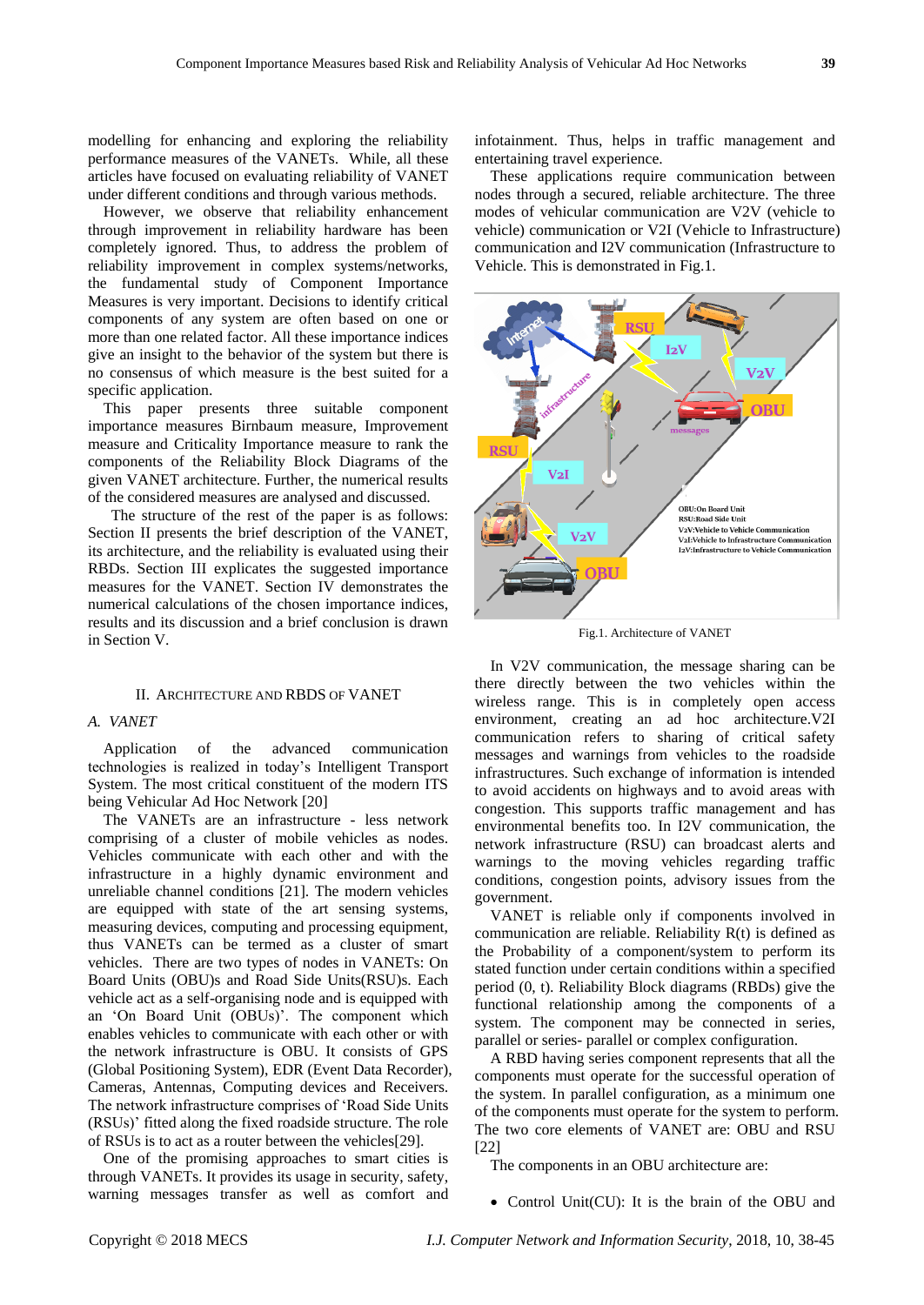maintains connection and coordination between the peripheral devices like EDR, Antennas, Transmitters and Receivers. Its reliability is termed as  $R_{CU}(t)$  at any time 't'.

- Global Positioning System(GPS): It is used to track the location of the OBUs. At any time 't', its reliability is denoted by  $R<sub>GPS</sub>(t)$ .
- Dedicated Short Range Communication Unit(DSRC): The primary function of this unit is to communicate between various nodes of VANET. Thereby, reliability of the DSRC unit at any time 't', its reliability is denoted by  $R_{DSRC}(t)$ .
- Application Unit(AU): This module is designed for the special purpose to issue safety and warning message indicators. At any time 't', its reliability is denoted by  $R_{AU}(t)$ .
- Ethernet Controller Unit (ECU): network infrastructure and further through nodes utilizes Ethernet to communicate. At any time 't', its reliability is denoted by  $R_{EC}(t)$ .
- User Interface(UI): This component is fitted in the cabin, accessible to the driver to raise warning signals and instructions for various operations. This work in coherence with the Application Unit. At any time 't', its reliability is denoted by  $R_{UI}(t)$ .
- Power Supply Unit(PSU): The purpose of this power supply unit is to fulfil all the power requirements to the OBU, either for the connection purpose or for the processing part. At any time 't', its reliability is denoted by  $R_{PSU}(t)$ .

RSU (Road Side Unit) It has got two main components:

- Traffic Light Simulator: This component has a primary role to play in traffic management as in V2I and I2V communication, it sends the traffic signals in synchronization with the messages received from DSRC Unit. At any time 't', its reliability is denoted by  $R_{TLS}(t)$ .
- Dedicated Short Range Communication Unit(DSRC):

Again, as in OBU, this unit provides a communication environment to VANET for both V2I and I2V communication. It has a very high data transfer rate with minimum latency. At any time 't', its reliability is denoted by  $R_{DSRC}^{2}(t)$ .

Fig.2.represents the RBD of an OBU, it is termed as  $RBD_1$  henceforth in this paper. It shows the series configuration of all the components of OBU. For a successful communication all the components must successfully operate. Fig.3. signifies the RBD of RSU, it is termed as  $RBD<sub>2</sub>$  It is also the series arrangement of the two components, both components should operate successfully, for the successful working of the RSU.







Fig.3.RBD of a Road Side Unit(RSU)

## III. COMPONENT IMPORTANCE MEASURES FOR VANET

#### *A. Reliability Evaluation from RBDs*

Reliability of a system can be expressed in terms of component reliabilities.

Reliability of any component can be expressed as

$$
R(t) = e^{-\lambda t} \tag{1}
$$

Where  $\lambda$  is failure rate and Mean Time To Failure (MTTF) is expressed as

$$
MTTF = \frac{1}{\lambda} \tag{2}
$$

System Reliability expressed in terms of component reliabilities as from  $RBD_1$  and  $RBD_2$  respectively, is given below:

For RBD<sub>1</sub>:  $R_{OBU}(t) = [1-(1-R_{UI}(t)) (1-R_{AU}(t))] * R_{CU}(t)$  \*  $R_{GPS}(t)* R_{DSRC}(t)* R_{EC}(t)* R_{PSU}(t)$  (3)

$$
For RBD2: RRSU(t) = RTLS(t) * RDSRC2(t)
$$
 (4)

Reliability of OBU and RSU is calculated using equations 3 and 4 from the data given in Table I.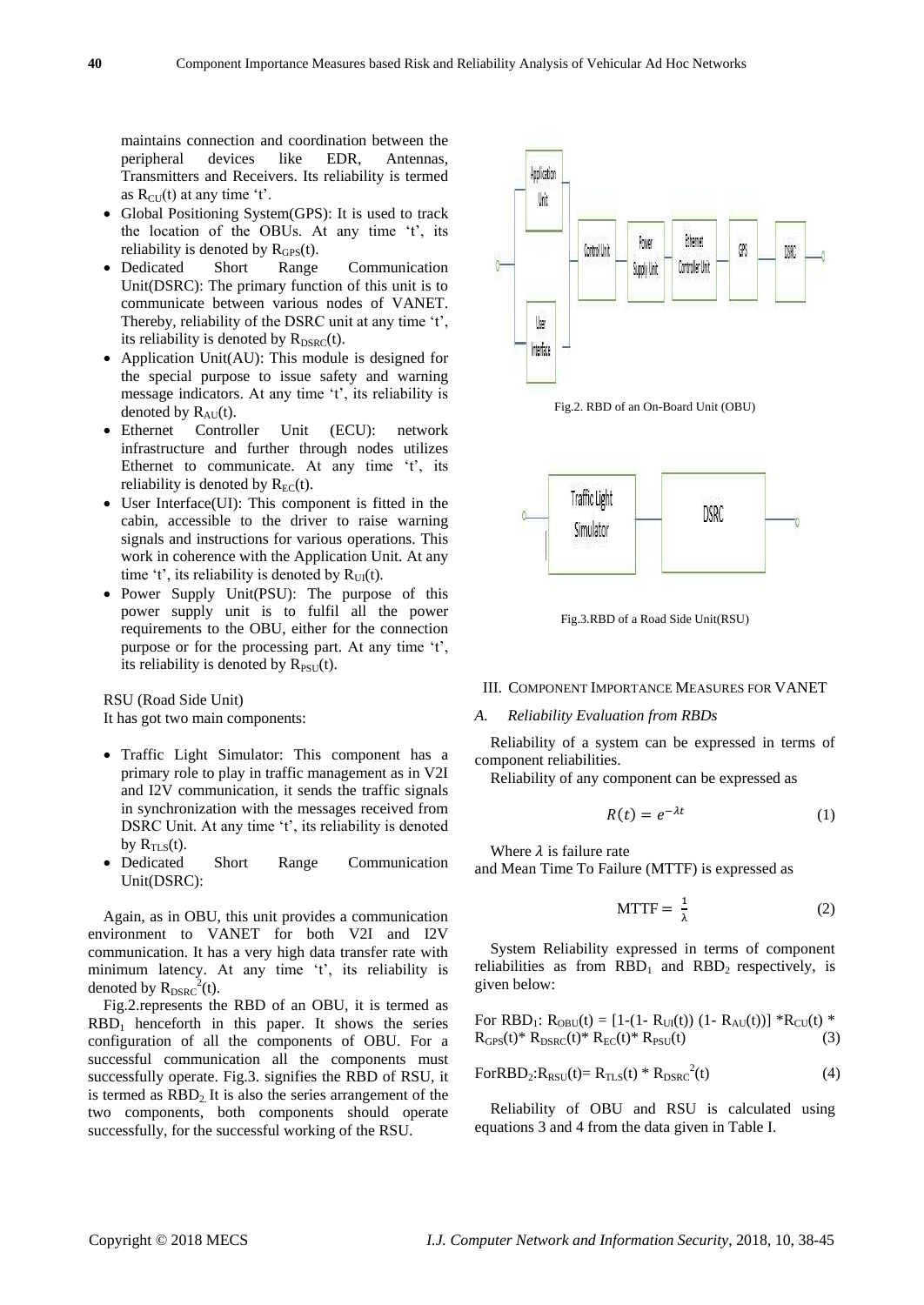| Component                                                                    | <b>Failure Rate</b><br>$(hr^{-1})$ | <b>Reliability</b> |
|------------------------------------------------------------------------------|------------------------------------|--------------------|
| Control Unit<br>(CU)                                                         | 1/880                              | 0.99886            |
| Power Supply<br>(PSU)                                                        | 1/850                              | 0.99882            |
| <b>Ethernet Controller Unit</b><br>(ECU)                                     | 1/850                              | 0.99882            |
| Global Positioning System (GPS)                                              | 1/870                              | 0.99885            |
| <b>Dedicated Short Range</b><br>Communications<br>(DSRC <sup>1</sup> ) (OBU) | 1/860                              | 0.99883            |
| <b>Application Unit</b><br>(AU)                                              | 1/850                              | 0.99882            |
| <b>User Interface</b><br>(UI)                                                | 1/850                              | 0.99882            |
| <b>Traffic Light Simulator</b><br>(TLS)                                      | 1/800                              | 0.99875            |
| <b>Dedicated Short Range</b><br>Communications<br>(DSRC <sup>2</sup> ) (RSU) | 1/820                              | 0.99878            |

Table 1. Reliability And Failure Rate of Components of Obu And Rsu in Vanets

Table I shows the failure rate and reliability of components of On Board Units and Road Side Units of the VANET. Data of the failure rate has been taken from [17]. System Reliability has been calculated from the both RBDs using (3) and (4) and is evaluated as

$$
R_{OBU}(t) = 0.994192
$$
  

$$
R_{RSU}(t) = 0.997531
$$

#### *B. Component Importance Measures*

Reliability of any system depends upon reliability of its components. Each component has its worth in the system. The arrangement of the components in order of their importance is done using the knowledge of component importance measures [23]. These importance measures help in evaluating the role of each component, such that to improve the system reliability, the methods of redundancy could be applied on strong components before the weaker one. Component Importance Measures are used to quantify each module/element involvement in the system's reliability, availability, maintenance planning and risk evaluation. Various authors have studied component importance measures [8][24], Birnbaum being the first to introduce this theory with its importance measure in 1969, called the Birnbaum Importance Measure [10].

## *C. Birnbaum Importance Measure*

The Birnbaum Importance Measure is used in heuristics to position the given component in a system. Birnbaum Importance Measure of a component  $BIM(k)$  is stated as the partial derivative of the system reliability  $R<sub>s</sub>(t)$  with respect to the component reliability  $P_k(t)$ .

For any component 'k' at any time 't' is given by

$$
BIM(k) = \frac{\partial \text{Rs}(t)}{\partial P_k(t)}\tag{5}
$$

Also, by decomposition method,

$$
BIM(k) = R(1k, p(t)) - R(0k, p(t))
$$
 (6)

Where

 $R(1_k, p(t))$ : system reliability when k<sup>th</sup> component is working.

 $R(0_k, p(t))$ : system reliability when k<sup>th</sup> component is failed.

That is, BIM(k) gives the rate of rise in system reliability with respect to rise in component reliability. It depends upon the arrangements of the components or the basic events in the system.

#### *D. Improvement Potential Importance Measure*

Improvement Potential Importance Measure, IPM(k) of the  $k<sup>th</sup>$  component of any system is the increase in system reliability when component 'k' is perfect ( when its reliability is 100% i.e  $p_k(t) = 1$ ][ ]. In other words, it denotes the maximum potential of a system to improve its reliability that can be obtained by improving the reliability of component 'k'.

That is,

$$
IPM(k) = R(1_k, p(t)) - R(p(t))
$$
 (7)

It is the difference between system reliability with perfect component 'k' and the system reliability with actual component 'k'.

#### *E. Criticality Importance Measure*

The Criticality Importance Measure, CIR(k) of component 'k' at any time 't' is the probability that component k is critical for the system and is failed at any time 't'.

When it is known that the system has failed at any time 't', CIR(k) is defined as:

$$
CIR(k) = [R(1_k, p(t)) - R(0_k, p(t))] \{ \frac{1 - P_k(t)}{1 - R_S(t)} \} (8)
$$

$$
CIR(k) = [(BIM(k)]\{\frac{1 - P_k(t)}{1 - \text{Rs}(t)}\}
$$
(9)

# IV. COMPONENT IMPORTANCE MEASURES FOR VANET

The components of the On Board Units and Road Side Units of the VANET are prioritized and ranked by means of the three importance measures namely Birnbaum Importance Measure, Improvement Potential Measure, Criticality Importance Measure. The results are depicted in Table II for OBU and Table III for RSU.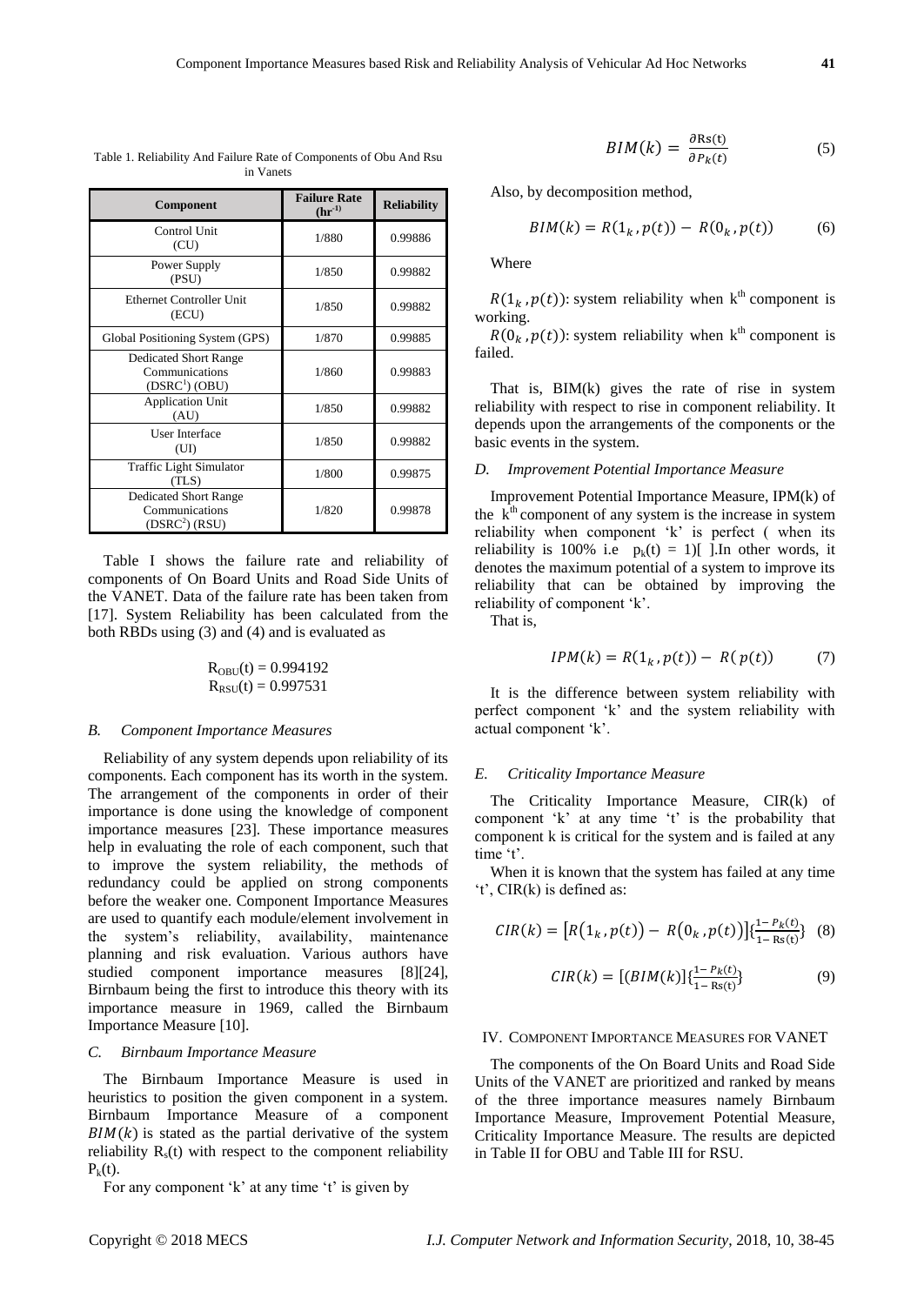| Component                                                                   | <b>BIM</b>          | <b>IPM</b>            | <b>CIM</b>            |
|-----------------------------------------------------------------------------|---------------------|-----------------------|-----------------------|
| Control Unit (CU)                                                           | 0.995326            | $1.13 \times 10^{-3}$ | 0.195368              |
| Power Supply (PSU)                                                          | 0.995366            | $1.17 \times 10^{-3}$ | 0.2022318             |
| <b>Ethernet Controller</b><br>Unit (ECU)                                    | 0.995366            | $1.17 \times 10^{-3}$ | 0.2022318             |
| <b>Global Positioning</b><br>System (GPS)                                   | 0.995336            | $1.14 \times 10^{-3}$ | 0.1970844             |
| <b>Dedicated Short Range</b><br>Communications<br>(DSRC <sup>1</sup> )(OBU) | 0.994192            | $8.22 \times 10^{-7}$ | 0.200281              |
| Application Unit (AU)                                                       | $1.17\times10^{-4}$ | $1.38 \times 10^{-6}$ | $2.38 \times 10^{-4}$ |
| User Interface (UI)                                                         | $1.17\times10^{-4}$ | $1.38\times10^{-6}$   | $2.38 \times 10^{-4}$ |

Table 2. Component Importance Measures for Obu in VANETS

Table 3. Component Importance Measures for RSU in VANETS

| Component                                                  | <b>BIM</b> | <b>IPM</b>             | <b>CIM</b> |
|------------------------------------------------------------|------------|------------------------|------------|
| <b>Traffic Light Simulator</b><br>TLS)                     | 0.9988     | $1.247 \times 10^{-4}$ | 0.50586    |
| Dedicated Short Range<br>Communications $(DSRC^2)$<br>RSU` | 0.9987     | $1.217\times10^{-4}$   | 0.4935185  |

The three importance measures for the various components of the reliability block diagrams of VANET architecture are calculated and tabulated in Table III and Table IV. The numerical results give the following rankings with respect to each importance measure which is depicted in the graphical representation in following figures

In fig. 4, For BIM: PSU, ECU > GPS> CU> DSRC > AU, UI and in fig.5:  $TLS > DSRC$ In fig. 6, For IPM PSU, ECU > GPS > CU > AU, UI > DSRC and In fig. 7, DSRC > TLS In fig. 8,For CIM: PSU, ECU > DSRC> GPS > CU> AU, UI and in fig.9.  $TLS > DSRC$ 



Fig.4. Graph Representing Ranking of OBU Components using BirnBaum Importance Measure (BIM)



Fig.5. Graph Representing Ranking of RSU Components using BirnBaum Importance Measure (BIM)



Fig.6. Graph Representing Ranking of OBU Components using Improvement Potential Measure (IPM)



Fig.7. Graph Representing Ranking of RSU Components using Improvement Potential Measure (IPM)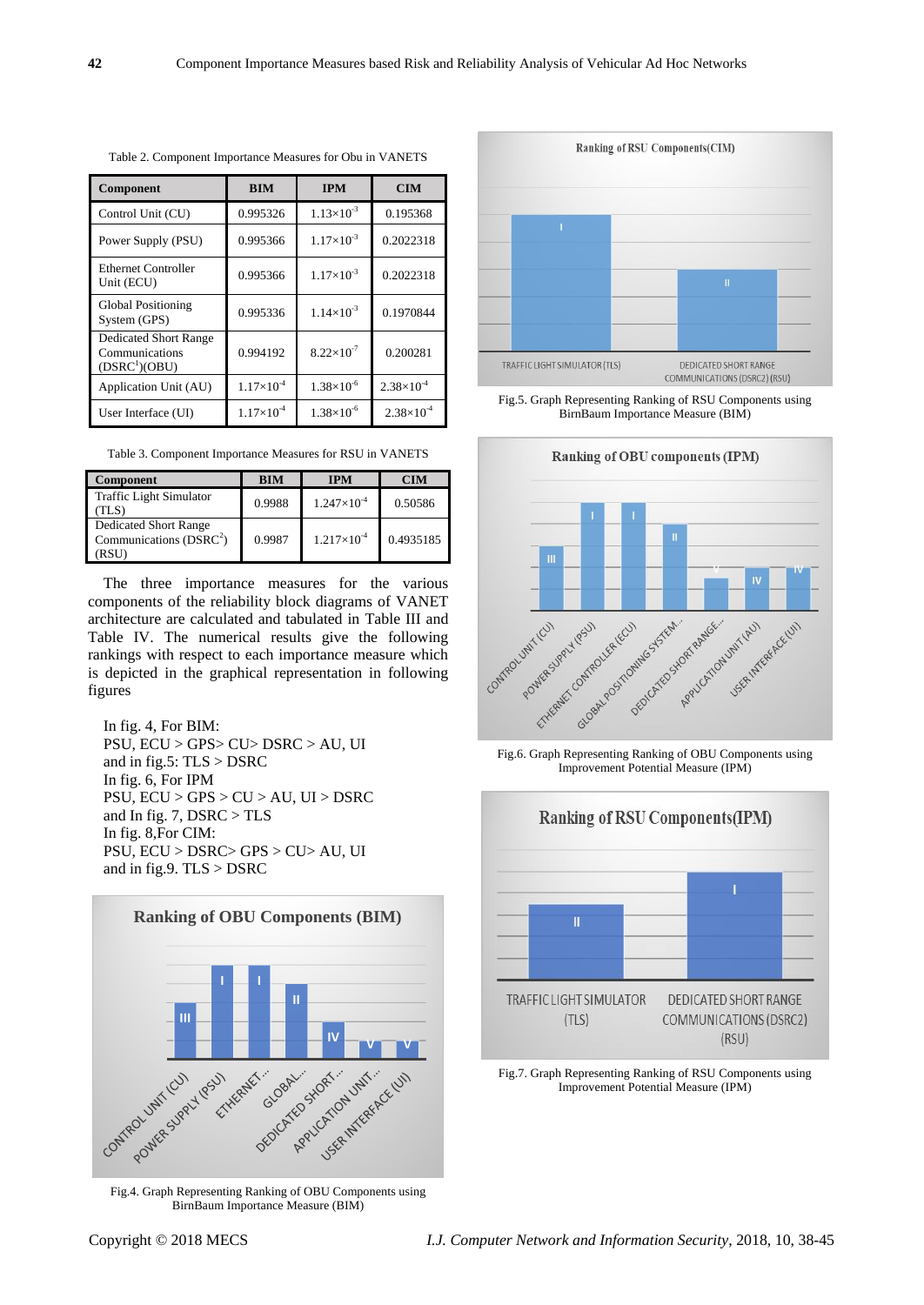

Fig.8. Graph Representing Ranking of OBU Components using Criticality Importance Measure (CIM)



Fig.9. Graph Representing Ranking of RSU Components using Criticality Importance Measure (CIM)

The above observations show that the three chosen importance measures do not give the same results, i.e. ranking order of the components are not matching.

But all these results, show one thing in common that the Power Supply unit(PSU) and Ethernet Controller Unit (ECU) are the most critical component in the VANET architecture. It is understandable, breakdown of the power supply unit causes the failure of all the components further. This indicates that to improve the reliability of the VANET system, first redundancy should be provided to the power supply unit. Or, there should be an alternative source of power available to OBU. Also, another equally significant component is ECU, as failure of ECU would lead to network failure and loss of information exchange from downstream and RSU too. The next critical component as given by BIM and IPM is the GPS but CIM has positioned it after DSRC on the third place. For VANETs, which are highly mobile dynamic network with moving vehicles, itself acting as nodes, GPS is the most important component. The real time information about the movement of the vehicle is available through GPS only. So, it is justified that Birnbaum and Improvement Potential measures give realistic ranking in comparison with CIM. Again, the main Control Unit(CU) holds the next rank after the GPS

unit. The Control unit ranks high than User Interface (UI) and Application Unit (AU), clearly because control unit is the brain behind all other parts in OBU. It controls or give directions to other components in the system to perform for an application. BIM rightly gives DSRC unit a higher rank than AU, UI and TLS in RSU model.

As DSRC is responsible for appropriate communication and exchanging information with help of ECU and GP to the other OBU or RSU. The Application Unit(AU) and User Interface (UI) operated by the driver of the vehicle to raise the warnings and alerts, are connected in parallel, so have the same rank and are of the least critical component in the VANET architecture.

In RSU model, the two important measures BIM and CIM suggest TLS (Traffic Light Simulator) as more critical important than DSRC.

#### V. CONCLUSIONS

Reliability analysis is a critical study in any system's design and then its maintenance. Cost of maintenance and operation can be reduced by improving the reliability of the system. Precisely, the main task is to prioritize the components based on their importance for a successful, reliable performance of any system. This research work has been able to address the issue of quantifying the importance of components in contributing to the reliability and maintenance of a VANET. In this paper, reliability importance measures for architecture of VANET are calculated and analysed. Ranking of components of VANET give an insight to its most critical components. PSU and ECU being the most critical component of the OBU in VANET architecture. Knowledge of the criticality of these components can help in increasing the performance of the system optimally. The three importance measures namely Birnbaum, Improvement Potential and Criticality Importance have given their justified rankings of the various components of VANET architecture.

## **REFERENCES**

- [1] W. Kuo and X. Zhu, "Some Recent Advances on Importance Measures in Reliability," in *IEEE Transactions on Reliability*, vol. 61, no. 2, pp. 344-360, June 2012.
- [2] Kumar, N. and Chilamkurti, N., "Collaborative trust aware intelligent intrusion detection in VANETs." *Computers & Electrical Engineering*, vol. 40, no.6, pp.1981-1996,2014.
- [3] Whitman, M.G., Barker, K., Johansson, J. and Darayi, M., "Component importance for multi-commodity networks: Application in the Swedish railway" *Computers & Industrial Engineering*, vol.112, pp.274-288,2017
- [4] Fang, S. and Wakabayashi, H., "Cost-benefit analysis for traffic network reliability improvement." *Procedia-Social and Behavioral Sciences*, vol.54, pp.696-705, 2012.
- [5] Rathore, M.M., Paul, A., Ahmad, A., Chilamkurthi, N., Hong, W.H. and Seo, H., "Real-time secure communication for Smart City in high-speed Big Data environment" Future Generation Computer Systems, vol.83, pp.638-652,2018.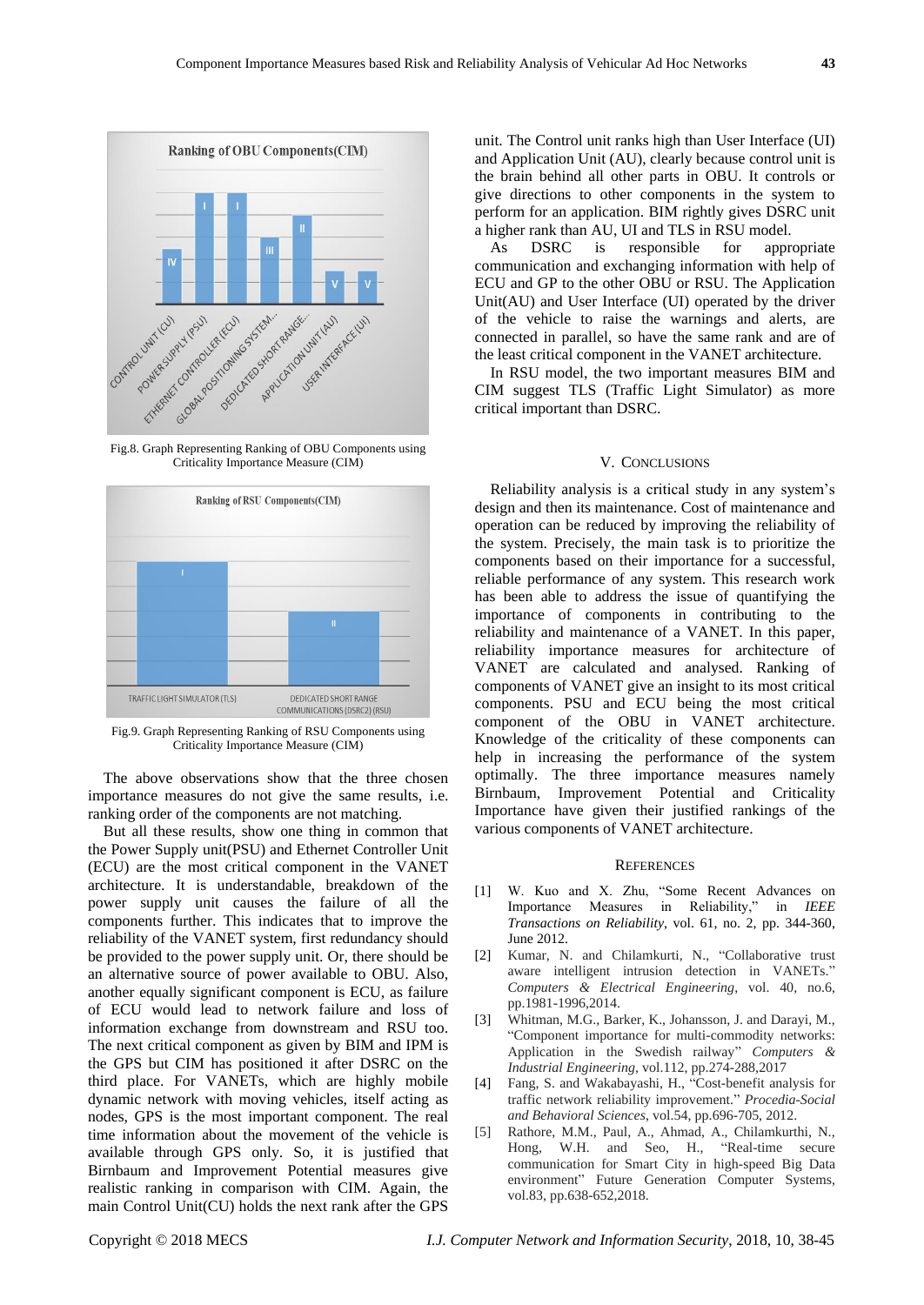- [6] Kuo, W. and Zhu, X., "Relations and generalizations of importance measures in reliability." *IEEE Transactions on Reliability*, vol.61, no.3, pp.659-674, 2012.
- [7] Barker, K., Ramirez-Marquez, J.E. and Rocco, C.M., "Resilience-based network component importance measures." *Reliability Engineering & System Safety*, vol.117, pp.89-97, 2013.
- [8] W. Kuo and X. Zhu, *Importance measures in reliability, risk, and optimization: principles and applications*. John Wiley & Sons, 2012.
- [9] Ramirez-Marquez, Jose Emmanuel, and David W. Coit. "Composite importance measures for multi-state systems with multi-state components." *IEEE Transactions on Reliability* vol.54,no.3,pp.517-529,2005
- [10] Z. W. Birnbaum, "On the importance of different components in a multicomponent system,'' in Multivariate Analysis II, P. R. Krishnaian Ed. New York, NY, USA: Academic, 1969, pp. 581–592.
- [11] Aven, T. and Nøkland, T.E., "On the use of uncertainty importance measures in reliability and risk analysis" *Reliability Engineering & System Safety*, vol.95,no.2, pp.127-133,2010.
- [12] Wang, Wendai, James Loman, and Pantelis Vassiliou. "Reliability importance of components in a complex system." *Reliability and Maintainability, 2004 Annual Symposium-RAMS*. IEEE, 2004.
- [13] Gao, Xueli, Lirong Cui, and Jinlin Li. "Analysis for joint importance of components in a coherent system." *European Journal of Operational Research* vol.182, no. 1, pp.282-299, 2007.
- [14] S. Wu, L. Chan, "Performance utility-analysis of multistate systems", *IEEE Transactions on Reliability,* vol. 52, no. 1, pp. 14-21, 2003.
- [15] Contini, S. and Matuzas, V., "New methods to determine the importance measures of initiating and enabling events in fault tree analysis",*Reliability Engineering & System Safety*, vol.96,no.7, pp.775-784,2011.
- [16] Dui, Hongyan, Shubin Si, and Richard CM Yam. "A costbased integrated importance measure of system components for preventive maintenance", *Reliability Engineering & System Safety* vol.168, pp.98-104, 2017.
- [17] Dharmaraja, S., Vinayak, R. and Trivedi, K.S., "Reliability and survivability of vehicular ad hoc networks: An analytical approach", *Reliability Engineering & System Safety*, vol.153, pp.28-38, 2016.
- [18] X. Ma, X. Yin, K. Trivedi, "On the reliability of safety applications in VANETs", *Int. J. Perform. Eng.*, vol. 8, no. 2, pp. 115-130, May 2012.
- [19] X. Ma, X. Yin, M. Wilson, K. Trivedi, "MAC and application-level broadcast reliability in VANETs with channel fading", *Proc. ICNC*, pp. 756-761, Jan. 2013.
- [20] N. Kumar, S. Misra, M. S. Obaidat, "Collaborative learning automata-based routing for rescue operations in dense urban regions using vehicular sensor networks", *IEEE Systems Journal*, vol. 9, no. 3, pp. 1081-1090, Sep. 2015.
- [21] N. Kumar, N. Chilamkurti, J. P. C. Rodrigues, "Learning automata-based opportunistic data aggregation and forwarding scheme for alert generation in vehicular ad hoc networks", *Computer Communications*, vol. 39, no. 2, pp. 22-32, Feb. 2014.
- [22] S. Dharmaraja, R. Vinayak, Xiaomin Ma and K. S. Trivedi, "Reliability and survivability of vehicular ad hoc networks", *2012 International Symposium on Performance Evaluation of Computer &*

*Telecommunication Systems (SPECTS)*, Genoa, , pp. 1- 7,2012

- [23] R.K. Rao Alla, Pahuja G.L, Lather J.S, "Risk Based Ranking Using Component Cost Importance Measure", *International Journal of Engineering and Manufacturing*, vol.5, no.1, pp. 26-32, 2015.
- [24] Rakhi and Pahuja, G.L. "A Reliable Solution to Load Balancing with Trust Based Authentication Enhanced by Virtual Machines", *International Journal of Information Technology and Computer Science*,vol.9,pp. 64-71,2017.
- [25] Tarun Kumar Sharma, Millie Pant, "Redundancy Level Optimization in Modular Software System Models using ABC", *International Journal of Intelligent Systems and Applications(IJISA)*, vol.6, no.4, pp.40-48, 2014.
- [26] Shah, Vidhi R., Sejal V. Maru, and Rutvij H. Jhaveri. "An Obstacle Detection Scheme for Vehicles in an Intelligent Transportation System", *International Journal of Computer Network and Information Security,* vol.10, pp.23-28, 2016.
- [27] H. Hajian-Hoseinabadi, "Reliability and component importance analysis of substation automation systems," *International Journal of Electrical Power Energy Syst*ems, vol. 49, pp 455-463, 2013.
- [28] Akash Vaibhav, Dilendra Shukla, Sanjoy Das, Subrata Sahana, Prashant Johri, "Security Challenges, Authentication, Application and Trust Models for Vehicular Ad Hoc Network- A Survey", *International Journal of Wireless and Microwave Technologies(IJWMT)*, vol.7, no.3, pp.36-48, 2017.
- [29] Ramneek Kaur, "RSUs Deployment Using Parallel Scheduling" *International Journal of Computer Network and Information Security*, vol. 5, pp.42-49, 2015.

#### **Authors' Profiles**



**Rakhi**, A dynamic research scholar who has a passion to learn. She is pursuing Ph.D. in Electrical Engineering from National Institute of Technology, Kurukshetra Haryana. She has done M.Tech in Power Engineering from Punjab Technical University, Jalandhar, Punjab. She is an active researcher and

her areas of interests are Reliability Engineering, Fault Tolerant Systems, and Improvement of Quality of Service (QoS) parameters of communication networks. She has published more than 5 national and 3 international papers.



**Prof. G.L.Pahuja** did his B.Sc. (Electrical Engineering), M. Tech (Control System), and PhD in the area of Reliability Engineering from REC Kurukshetra affiliated to Kurukshetra University, Kurukshetra, Haryana, India. He is currently working as a Professor in the Department of Electrical Engineering,

National Institute of Technology, Kurukshetra. He has 32 years of teaching experience.

His research interests include System and Reliability Engineering, Fault tolerant systems, Reliability evaluation and optimization of communication networks.